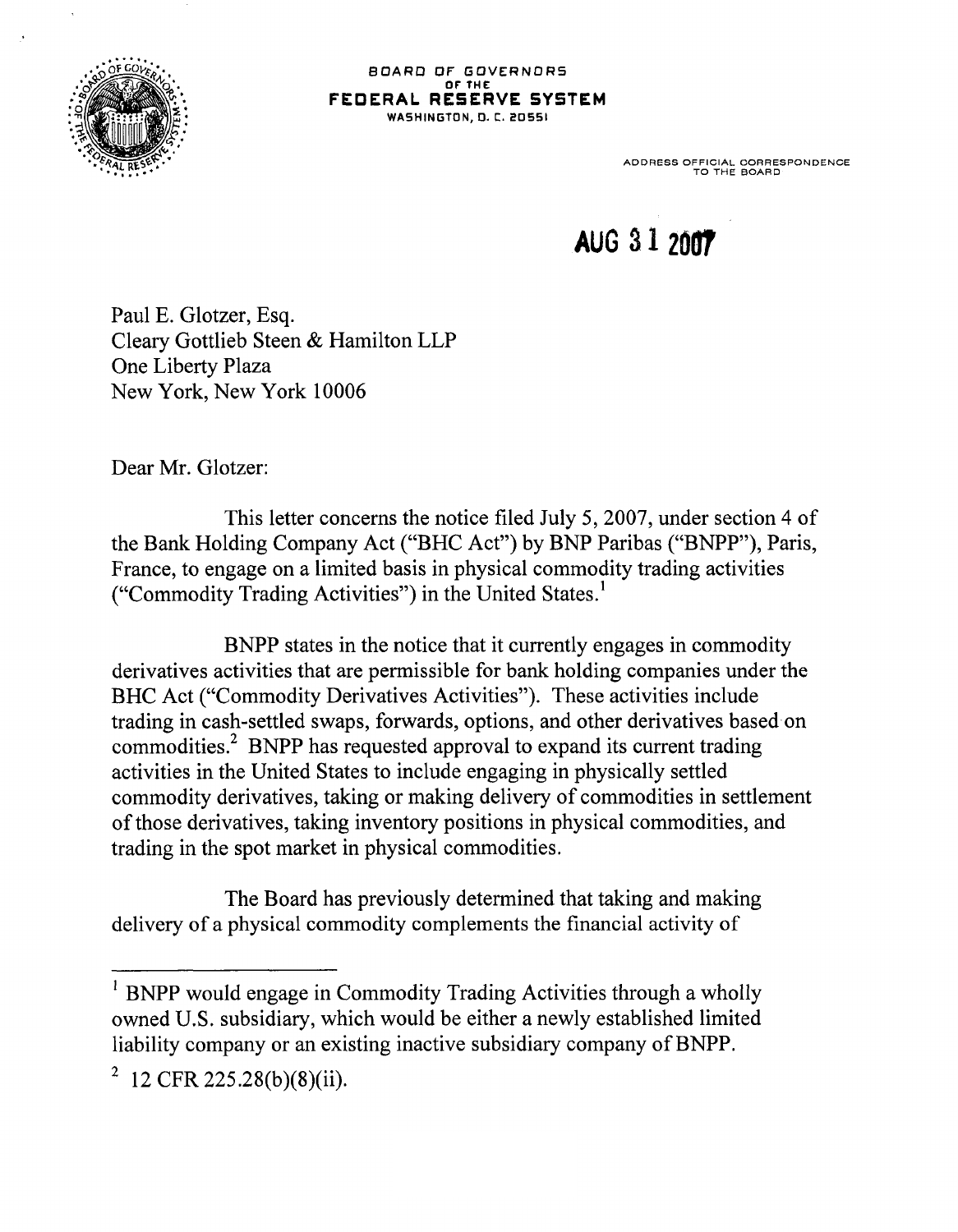engaging regularly as principal in Commodity Derivatives Activities based on that commodity pursuant to Regulation  $Y<sup>3</sup>$ . The Board has delegated to the Director of the Division of Banking Supervision and Regulation, with the concurrence of the General Counsel, the authority to approve requests by financial holding companies to engage in Commodity Trading Activities as an activity that is complementary to Commodity Derivatives Activities, if the proposal meets the conditions imposed by the Board in approving previous requests to engage in Commodity Trading Activities and does not raise significant legal, policy, or supervisory issues.<sup>4</sup>

In evaluating the risks posed by the proposal, the Director and the General Counsel have considered that BNPP already incurs the price risk of commodities through its Commodity Derivatives Activities. Permitting BNPP to engage in the limited amount and types of physical commodity trading activities described above, within the limits described in the appendix to this letter, would not appear to increase significantly its potential exposure to commodity price risk. To minimize potential increased risks associated with the Commodity Trading Activities (including, but not limited to, storage,

 $4$  BNPP has indicated that the transactions in which it intends to engage after approval of this notice include, among other things, volumetric production payment transactions ("VPPs") on oil or natural gas. VPPs are considered permissible credit transactions under 12 CFR 225.28(b )(1) if a bank holding company sells any commodities it receives under the VPP to third parties prior to delivery. See Letter from Scott G. Alvarez, Esq. to Elizabeth T. Davy, Esq., dated May 15, 2006. BNPP would rely on approval of this notice to retain ownership of commodities delivered to it under a VPP. BNPP has committed to the Board in connection with this notice that the market value of any such commodities it retains would be included in the limit of 5 percent of tier 1 capital on the value of its physical commodity inventory, as detailed in the appendix to this letter.

See 12 CFR 225.28(b)(8)(ii); Board Letters regarding Bank of America Corporation (April24, 2007), Credit Suisse Group (March 27, 2007), Fortis S.A./N.V. (September 29, 2006), and Wachovia Corporation (April 13, 2006); Société Générale, 92 Fed. Res. Bull. C113 (2006); Deutsche Bank AG, 91 Fed. Res. Bull. C54 (2005); JPMorgan Chase & Co., 91 Fed. Res. Bull. C57 (2005); Barclays Bank PLC, 90 Fed. Res. Bull. 511 (2004 ); UBS AG, 90 Fed. Res. Bull. 215 (2004); and Citigroup Inc., 89 Fed. Res. Bull. 508 (2003).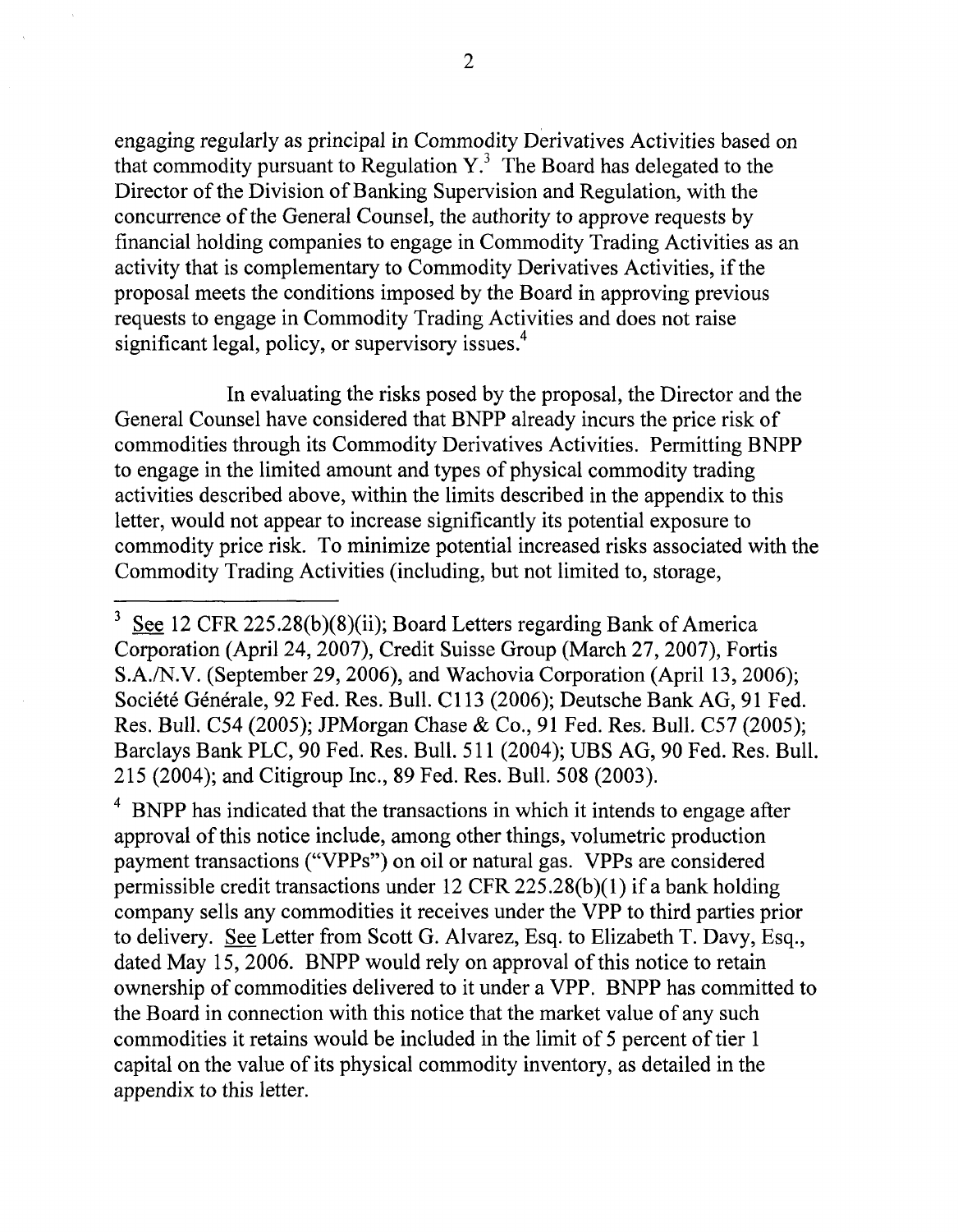transportation, legal, and environmental risks), BNPP has committed to the Board that in the United States it will not (i) own, operate, or invest in facilities for the extraction, transportation, storage, or distribution of commodities; or (ii) process, refine, store, or otherwise alter a physical commodity itself. BNPP has further committed to the Board that it will limit the aggregate market value of physical commodities that it and any of its subsidiaries hold at any one time to 5 percent of BNPP' s tier 1 capital. In addition, BNPP has established and maintained policies and systems for monitoring and controlling the risks associated with the Commodity Trading Activities. Going forward, BNPP is expected to continue to maintain effective risk-management policies and systems for its Commodity Trading Activities. Approval of the proposal would likely benefit BNPP's customers by enhancing BNPP's ability to provide efficiently a full range of commodity-related services and improving its understanding of the commodity markets.

Based on the record, including all the commitments made to the Board in connection with the notice and the conditions imposed by the Board in previous cases, the Director, with the concurrence of the General Counsel, has determined that the proposed Commodity Trading Activities are complementary to the Commodity Derivatives Activities conducted by BNPP; that the proposal does not appear to pose a substantial risk to BNPP, depository institutions operated by BNPP, or the financial system generally; and that the proposal can reasonably be expected to produce benefits to the public that outweigh any potential adverse effects.

In making these determinations, the Director and the General Counsel relied on all the information, representations, and commitments provided by BNPP to the Board in connection with the notice and, in particular, the commitments set forth in the appendix to this letter and those conditions contained in the previous decisions noted above regarding these activities. These commitments and conditions are critical to the determination that the Commodity Trading Activities would not pose a substantial risk to the safety and soundness ofBNPP, other financial institutions, or the financial system generally. These commitments and conditions are deemed to be conditions imposed in writing by the Board in connection with the notice and this approval and, as such, may be enforced in proceedings under applicable law. This determination is also subject to all the conditions set forth in Regulation Y,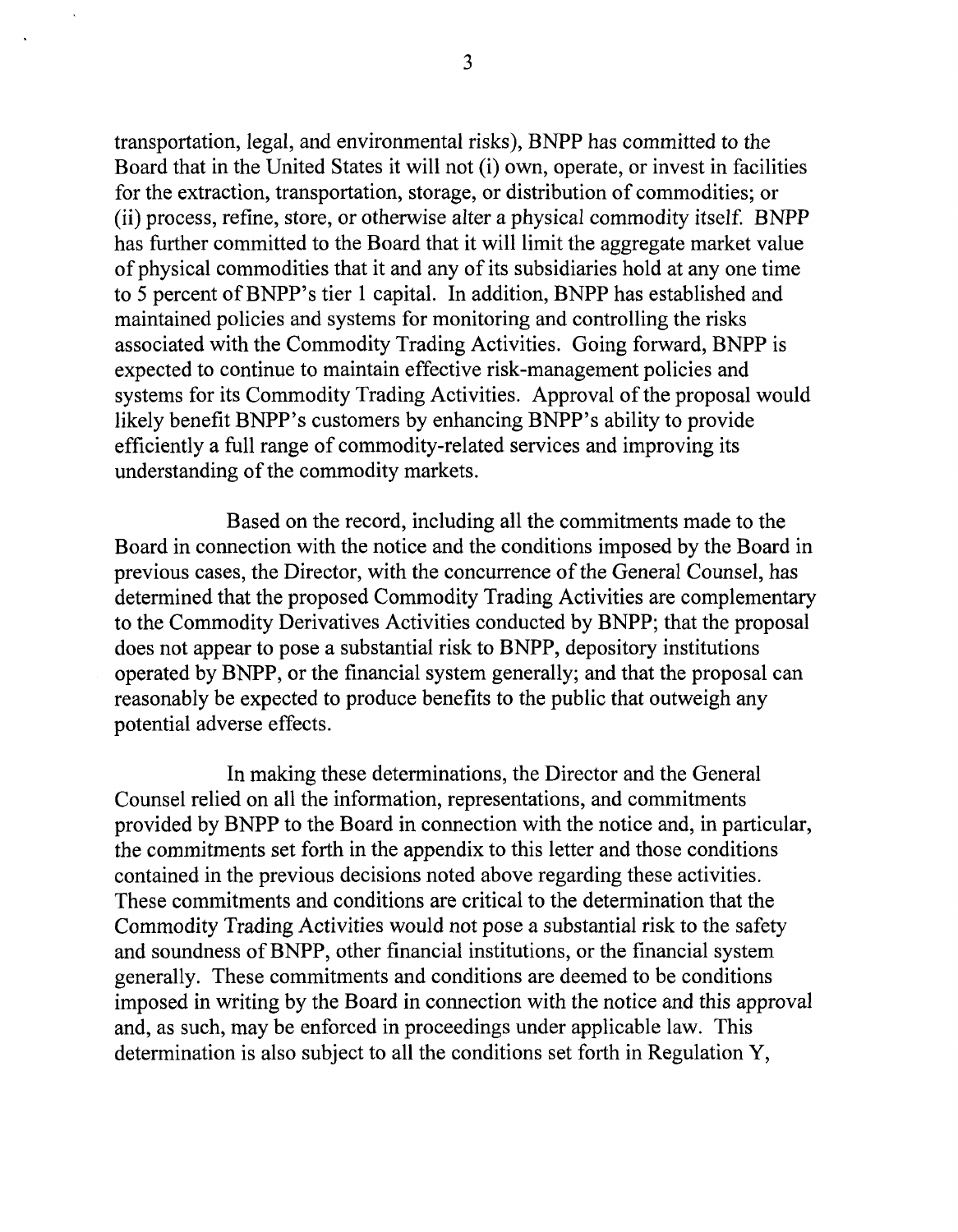including those in section  $225.7$ ,<sup>5</sup> to the conditions contained in the Board's previous decisions noted above regarding these activities, and to the Board's authority to require modification or termination of the activities of a bank holding company or any of its subsidiaries as the Board finds necessary to ensure compliance with, or to prevent evasion of, the provisions and purposes of the BHC Act and the Board's regulations and orders issued thereunder.

Sincerely yours,

(Signad) Rabert de V.

Robert de V $\int$ Frierson Deputy Secretary of the Board

Attachment

cc: Federal Reserve Bank of New York

<sup>5 12</sup> CFR 225.7.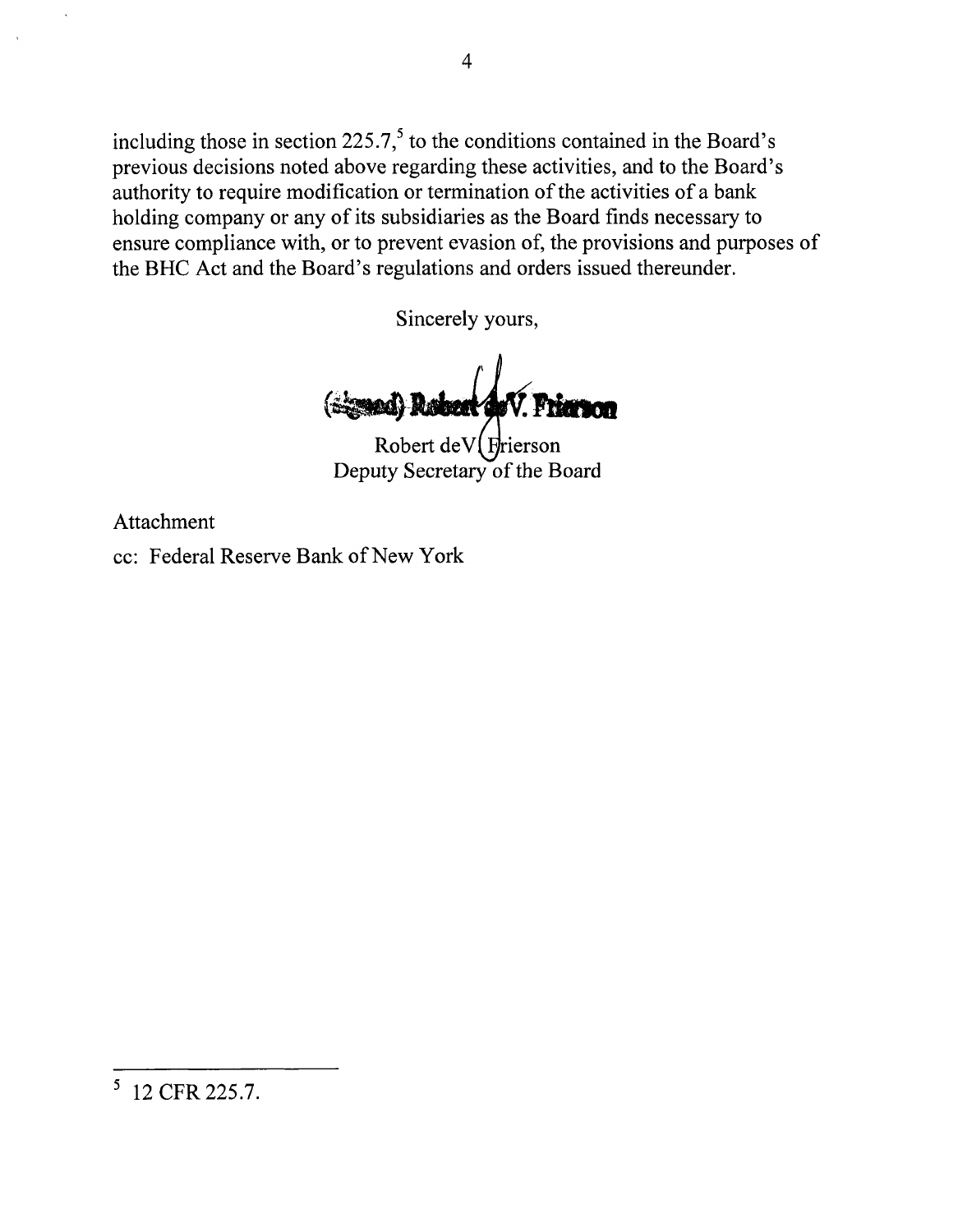## Appendix

## Commitments

1. BNPP commits to the Board of Governors of the Federal Reserve System ("Board") that it will limit the aggregate market value of physical commodities that it holds at any one time as a result of the Commodity Trading Activities to 5 percent of BNPP' s consolidated tier 1 capital. BNPP will include in this 5 percent limit the market value of any physical commodities it holds as a result of a failure of reasonable efforts to avoid taking delivery in commodities transactions conducted pursuant to section  $225.28(b)(8)(ii)(B)$  of Regulation Y. In addition, BNPP agrees to notify the Federal Reserve Bank of New York if the aggregate market value of commodities held by it under the approval exceeds 4 percent ofBNPP's consolidated tier 1 capital.

2. BNPP commits to the Board that it will assure proper risk management and controls over the Commodity Trading Activities. BNPP will apply the control infrastructure that it has developed and tested with respect to Commodity Derivatives Activities to its Commodity Trading Activities.

3 BNPP commits to the Board that it will take and make physical delivery of, or store, only commodities for which derivative contracts have been authorized for trading on U.S. futures exchanges by the Commodity Futures Trading Commission (unless specifically excluded by the Board) or other commodities that have been specifically authorized by the Board.

4 In the United States, BNPP commits to the Board that it ( 1) will not own, operate, or invest in facilities for the extraction, transportation, storage, or distribution of commodities (except in satisfaction of debts previously contracted or in connection with a nonperforming loan, or where such investment is otherwise permissible for a financial holding company); (2) will act solely as a financial intermediary in the physical commodities markets; (3) will not process, refine, store, or otherwise alter a physical commodity; and ( 4) in conducting Commodity Trading Activities, will contract with a third party for any services that are needed in connection with the handling of any commodity and use appropriate storage and transportation facilities owned and operated by third parties.